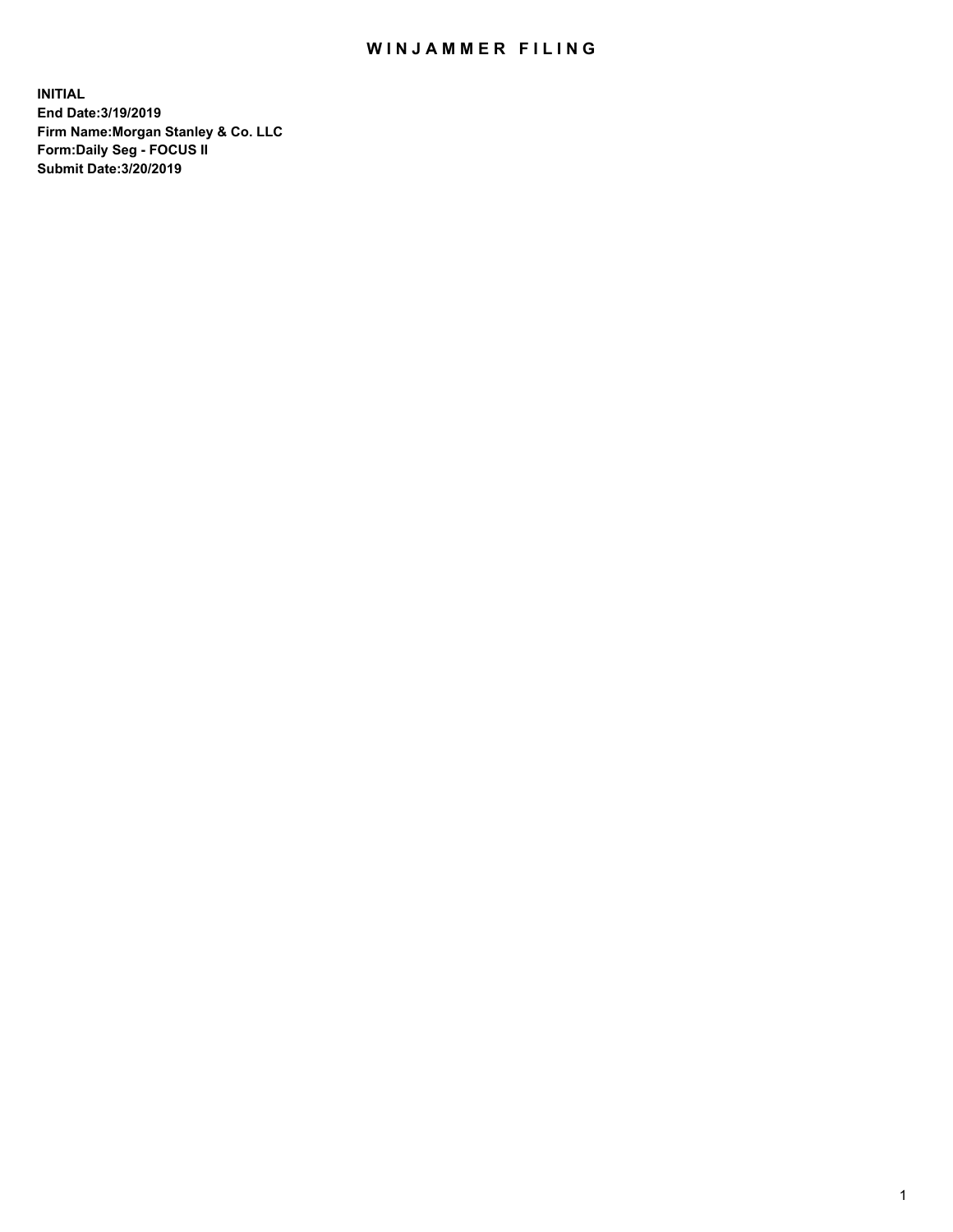**INITIAL End Date:3/19/2019 Firm Name:Morgan Stanley & Co. LLC Form:Daily Seg - FOCUS II Submit Date:3/20/2019 Daily Segregation - Cover Page**

| Name of Company                                                                                                                                                                                                                                                                                                               | Morgan Stanley & Co. LLC                                    |
|-------------------------------------------------------------------------------------------------------------------------------------------------------------------------------------------------------------------------------------------------------------------------------------------------------------------------------|-------------------------------------------------------------|
| <b>Contact Name</b>                                                                                                                                                                                                                                                                                                           | <b>Ikram Shah</b>                                           |
| <b>Contact Phone Number</b>                                                                                                                                                                                                                                                                                                   | 212-276-0963                                                |
| <b>Contact Email Address</b>                                                                                                                                                                                                                                                                                                  | Ikram.shah@morganstanley.com                                |
| FCM's Customer Segregated Funds Residual Interest Target (choose one):<br>a. Minimum dollar amount: ; or<br>b. Minimum percentage of customer segregated funds required:% ; or<br>c. Dollar amount range between: and; or<br>d. Percentage range of customer segregated funds required between:% and%.                        | 235,000,000<br><u>0</u><br><u>00</u><br>0 <sup>0</sup>      |
| FCM's Customer Secured Amount Funds Residual Interest Target (choose one):<br>a. Minimum dollar amount: ; or<br>b. Minimum percentage of customer secured funds required:%; or<br>c. Dollar amount range between: and; or<br>d. Percentage range of customer secured funds required between:% and%.                           | 140,000,000<br><u>0</u><br>0 <sub>0</sub><br>0 <sub>0</sub> |
| FCM's Cleared Swaps Customer Collateral Residual Interest Target (choose one):<br>a. Minimum dollar amount: ; or<br>b. Minimum percentage of cleared swaps customer collateral required:%; or<br>c. Dollar amount range between: and; or<br>d. Percentage range of cleared swaps customer collateral required between:% and%. | 92,000,000<br><u>0</u><br>0 Q<br>00                         |

Attach supporting documents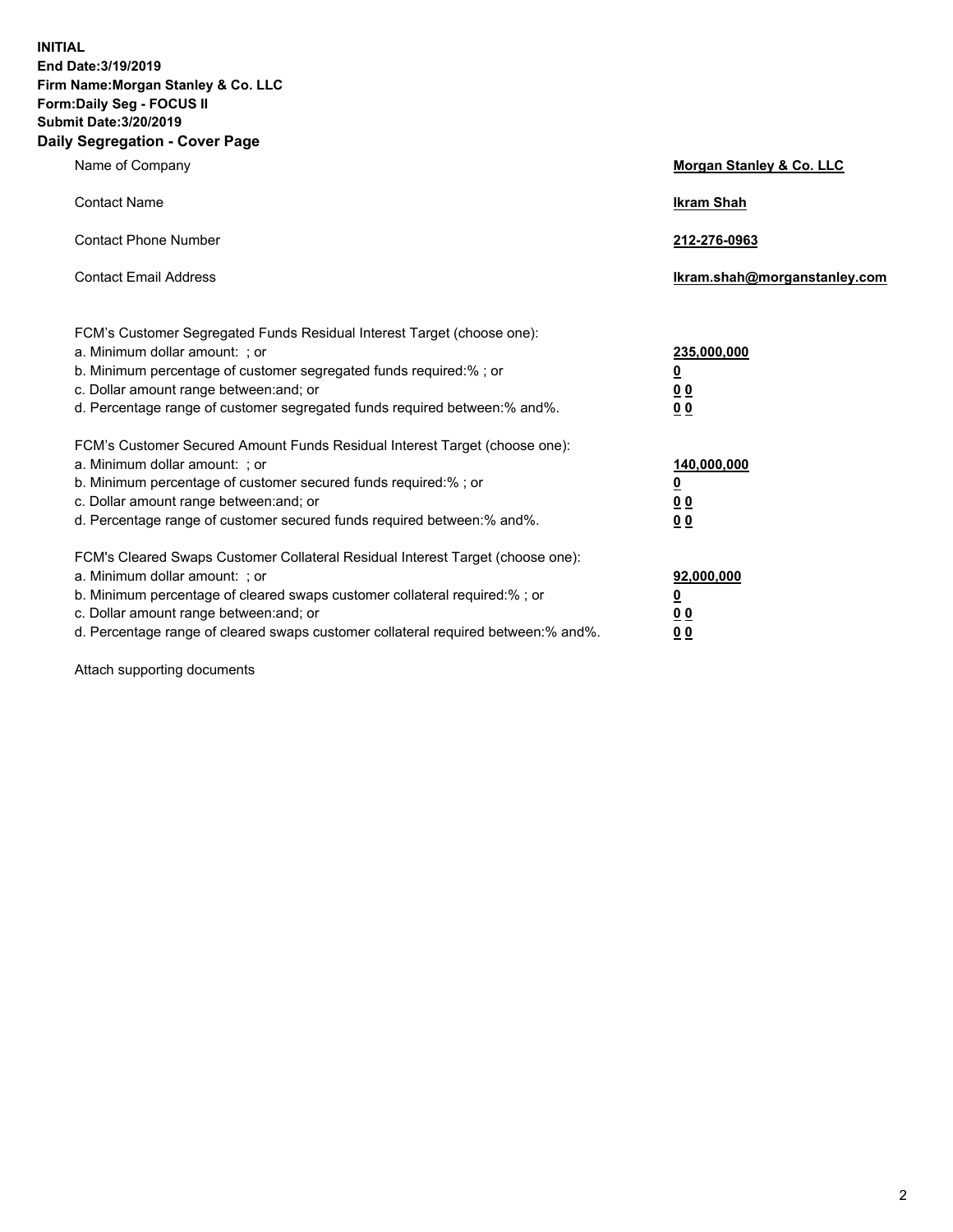## **INITIAL End Date:3/19/2019 Firm Name:Morgan Stanley & Co. LLC Form:Daily Seg - FOCUS II Submit Date:3/20/2019 Daily Segregation - Secured Amounts**

Foreign Futures and Foreign Options Secured Amounts Amount required to be set aside pursuant to law, rule or regulation of a foreign government or a rule of a self-regulatory organization authorized thereunder 1. Net ledger balance - Foreign Futures and Foreign Option Trading - All Customers A. Cash **3,116,100,889** [7315] B. Securities (at market) **2,058,104,084** [7317] 2. Net unrealized profit (loss) in open futures contracts traded on a foreign board of trade **239,075,602** [7325] 3. Exchange traded options a. Market value of open option contracts purchased on a foreign board of trade **8,086,420** [7335] b. Market value of open contracts granted (sold) on a foreign board of trade **-10,436,557** [7337] 4. Net equity (deficit) (add lines 1. 2. and 3.) **5,410,930,438** [7345] 5. Account liquidating to a deficit and account with a debit balances - gross amount **15,761,875** [7351] Less: amount offset by customer owned securities **-15,342,827** [7352] **419,048** [7354] 6. Amount required to be set aside as the secured amount - Net Liquidating Equity Method (add lines 4 and 5) 7. Greater of amount required to be set aside pursuant to foreign jurisdiction (above) or line 6. FUNDS DEPOSITED IN SEPARATE REGULATION 30.7 ACCOUNTS 1. Cash in banks A. Banks located in the United States **386,765,736** [7500] B. Other banks qualified under Regulation 30.7 **938,254,158** [7520] **1,325,019,894** 2. Securities A. In safekeeping with banks located in the United States **126,837,063** [7540] B. In safekeeping with other banks qualified under Regulation 30.7 **0** [7560] **126,837,063** [7570] 3. Equities with registered futures commission merchants A. Cash **7,299,105** [7580] B. Securities **0** [7590] C. Unrealized gain (loss) on open futures contracts **515,326** [7600] D. Value of long option contracts **0** [7610] E. Value of short option contracts **0** [7615] **7,814,431** [7620] 4. Amounts held by clearing organizations of foreign boards of trade A. Cash **0** [7640] B. Securities **0** [7650] C. Amount due to (from) clearing organization - daily variation **0** [7660] D. Value of long option contracts **0** [7670] E. Value of short option contracts **0** [7675] **0** [7680] 5. Amounts held by members of foreign boards of trade A. Cash **1,975,224,676** [7700] B. Securities **1,931,267,021** [7710]

- C. Unrealized gain (loss) on open futures contracts **238,560,276** [7720]
- D. Value of long option contracts **8,086,420** [7730]
- 
- 6. Amounts with other depositories designated by a foreign board of trade **0** [7760]
- 7. Segregated funds on hand **0** [7765]
- 8. Total funds in separate section 30.7 accounts **5,602,373,224** [7770]
- 9. Excess (deficiency) Set Aside for Secured Amount (subtract line 7 Secured Statement Page 1 from Line 8)
- 10. Management Target Amount for Excess funds in separate section 30.7 accounts **140,000,000** [7780]
- 11. Excess (deficiency) funds in separate 30.7 accounts over (under) Management Target **51,023,738** [7785]

**0** [7305]

**5,411,349,486** [7355]

## **5,411,349,486** [7360]

[7530]

 E. Value of short option contracts **-10,436,557** [7735] **4,142,701,836** [7740] **191,023,738** [7380]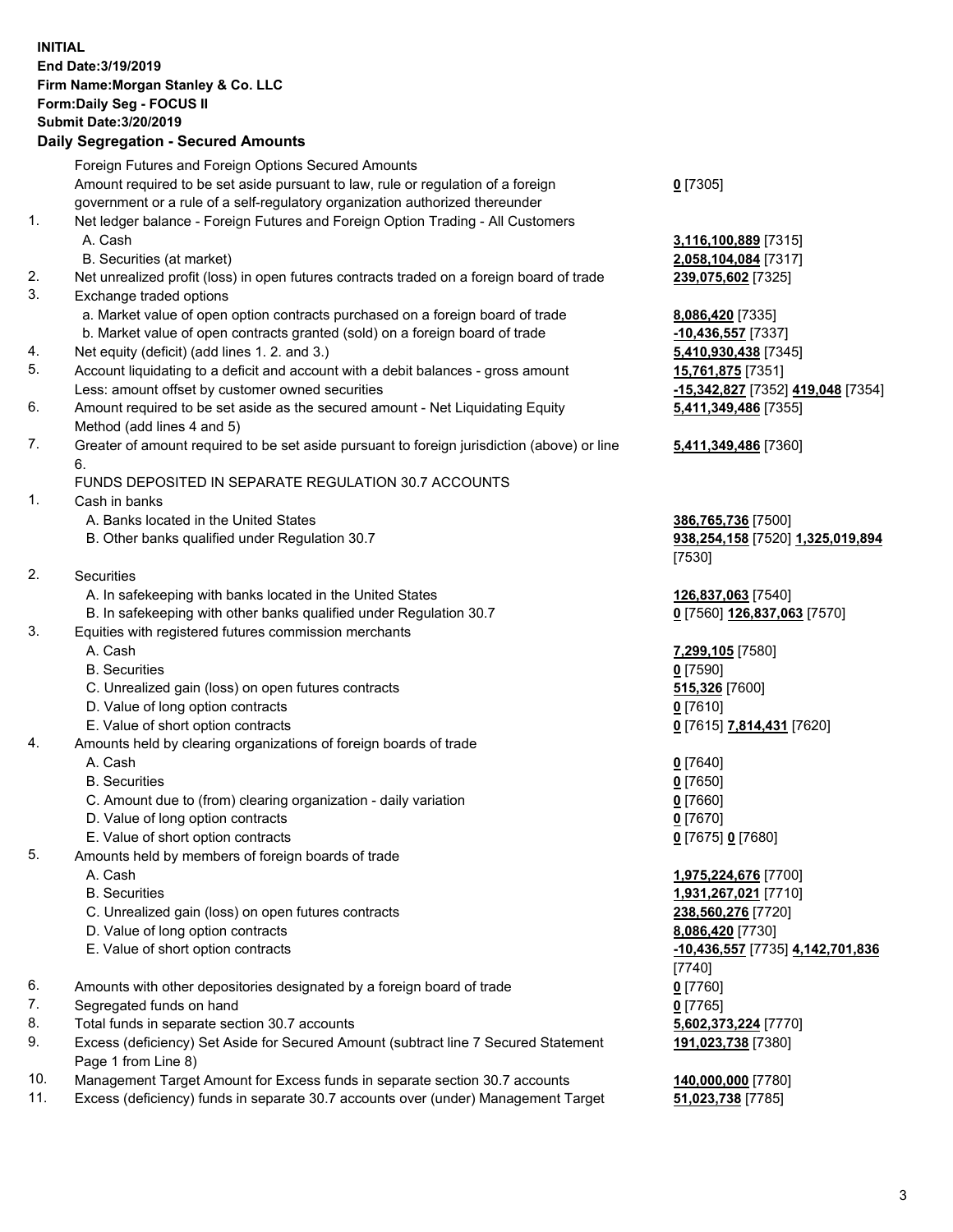**INITIAL End Date:3/19/2019 Firm Name:Morgan Stanley & Co. LLC Form:Daily Seg - FOCUS II Submit Date:3/20/2019 Daily Segregation - Segregation Statement** SEGREGATION REQUIREMENTS(Section 4d(2) of the CEAct) 1. Net ledger balance A. Cash **8,881,370,120** [7010] B. Securities (at market) **6,400,863,411** [7020] 2. Net unrealized profit (loss) in open futures contracts traded on a contract market **1,294,739,254** [7030] 3. Exchange traded options A. Add market value of open option contracts purchased on a contract market **236,811,575** [7032] B. Deduct market value of open option contracts granted (sold) on a contract market **-203,954,288** [7033] 4. Net equity (deficit) (add lines 1, 2 and 3) **16,609,830,072** [7040] 5. Accounts liquidating to a deficit and accounts with debit balances - gross amount **194,704,420** [7045] Less: amount offset by customer securities **-192,890,730** [7047] **1,813,690** [7050] 6. Amount required to be segregated (add lines 4 and 5) **16,611,643,762** [7060] FUNDS IN SEGREGATED ACCOUNTS 7. Deposited in segregated funds bank accounts A. Cash **4,514,601,059** [7070] B. Securities representing investments of customers' funds (at market) **0** [7080] C. Securities held for particular customers or option customers in lieu of cash (at market) **503,238,527** [7090] 8. Margins on deposit with derivatives clearing organizations of contract markets A. Cash **6,093,038,462** [7100] B. Securities representing investments of customers' funds (at market) **0** [7110] C. Securities held for particular customers or option customers in lieu of cash (at market) **5,897,624,884** [7120] 9. Net settlement from (to) derivatives clearing organizations of contract markets **-153,032,830** [7130] 10. Exchange traded options A. Value of open long option contracts **236,811,575** [7132] B. Value of open short option contracts **-203,954,288** [7133] 11. Net equities with other FCMs A. Net liquidating equity **9,693,644** [7140] B. Securities representing investments of customers' funds (at market) **0** [7160] C. Securities held for particular customers or option customers in lieu of cash (at market) **0** [7170] 12. Segregated funds on hand **0** [7150] 13. Total amount in segregation (add lines 7 through 12) **16,898,021,033** [7180] 14. Excess (deficiency) funds in segregation (subtract line 6 from line 13) **286,377,271** [7190]

- 15. Management Target Amount for Excess funds in segregation **235,000,000** [7194]
- 16. Excess (deficiency) funds in segregation over (under) Management Target Amount Excess

**51,377,271** [7198]